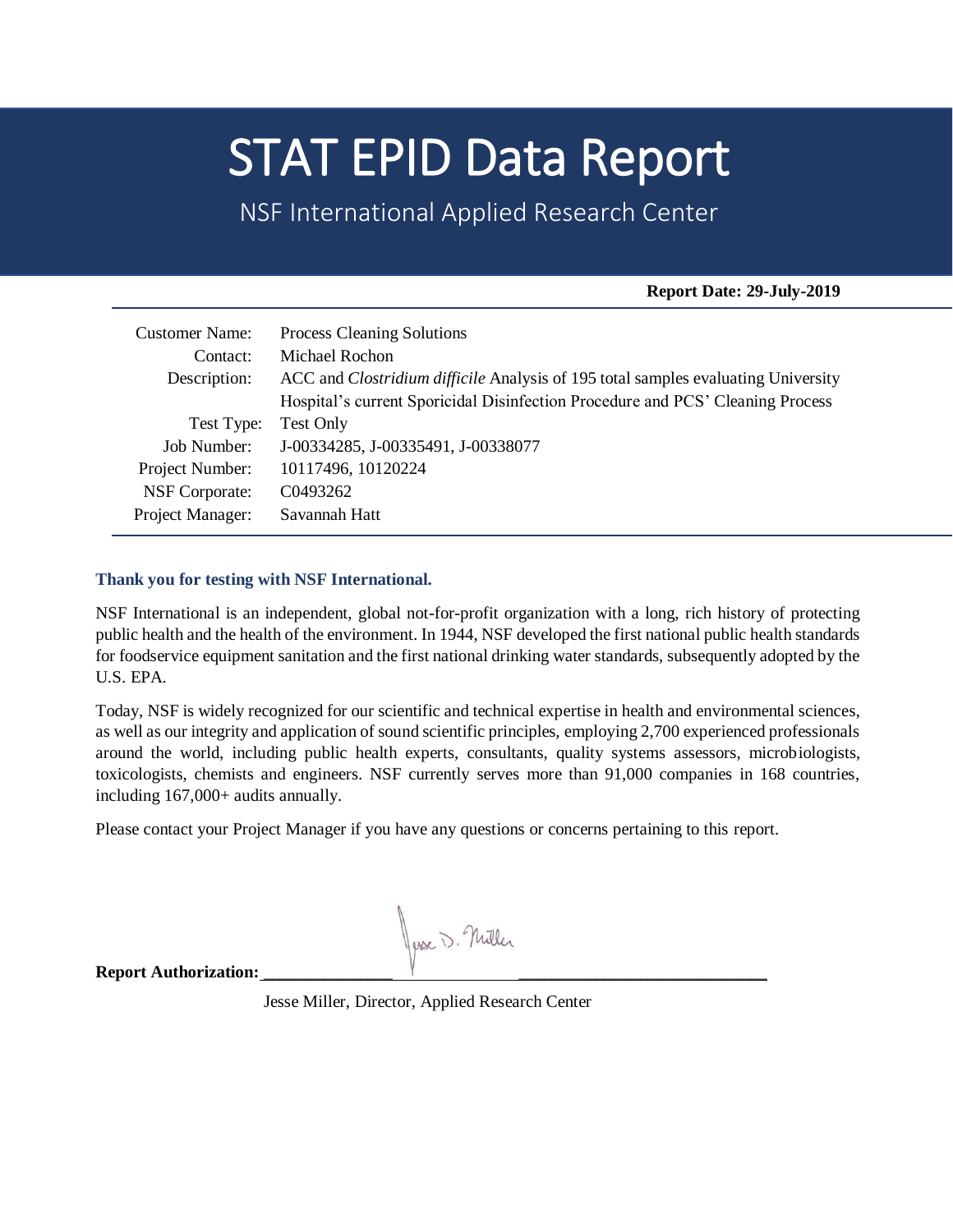## **Timeline**

| Sample Collection                                                                   | <b>Samples Received</b><br>in Lab                                                   | <b>Final Report</b><br>Delivered |  |
|-------------------------------------------------------------------------------------|-------------------------------------------------------------------------------------|----------------------------------|--|
| $\cdot$ 05/21/19, 05/22/19, 5/23/19,<br>05/28/19, 05/29/19, 05/30/19,<br>07/16/2019 | $\cdot$ 05/21/19, 05/22/19, 5/23/19,<br>05/28/19, 05/29/19, 05/30/19,<br>07/16/2019 | $\cdot$ 07/29/2019               |  |

## **Experimental Summary**

## Sample Collection

- A total of 195 swab samples were collected from a large teaching hospital in Michigan. Samples were collected pre-cleaning and post-cleaning for both the hospital's current sporicidal disinfection process as well as the PCS cleaning process. Sample collection for each of the cleaning processes occurred on different days.
- Seventy-five (75) samples were collected before cleaning.
- Sixty (60) samples were collected post-cleaning with the hospital's current sporicidal disinfection process.
- Sixty (60) samples were collected post-cleaning with the PCS process, which involved the use of ready-to-use disposable wipes pre-charged in a 200-ppm hypochlorite solution with a neutral pH of 8.5-9.5.
- All cleaning was performed by trained hospital environmental services staff. Dry time was not timed by staff or by NSF International. Efficacy for daily cleaning was observed only (discharge cleaning was not considered).
- Rooms were chosen randomly based on availability for cleaning as determined by the environmental services staff. Surfaces sampled include:
	- o Top of Toilet Seat
	- o Bedside Table
	- o Bed Rail: Bed rail samples were taken from the side rail or foot rail depending on patient positioning and availability.
	- o Other: When the target surface was not accessible, an alternative surface (i.e. sink, call button, bathroom hand grab bar, and chair arm rest) was selected for sampling.
- After sample collection, all rooms were re-cleaned by staff using their existing sporicidal disinfectant. Sampling was not performed after this reclean.
- All samples were transported in cold conditions to the NSF microbiology lab on the same day of collection.

Written NSF approval is required for reproduction of this report. Only authorized reports in their entirety may be distributed. This report does not represent authorization to use the NSF Mark. NSF Certification may be confirmed a[t www.nsf.org.](http://www.nsf.org/) The results of this report relate only to those items tested.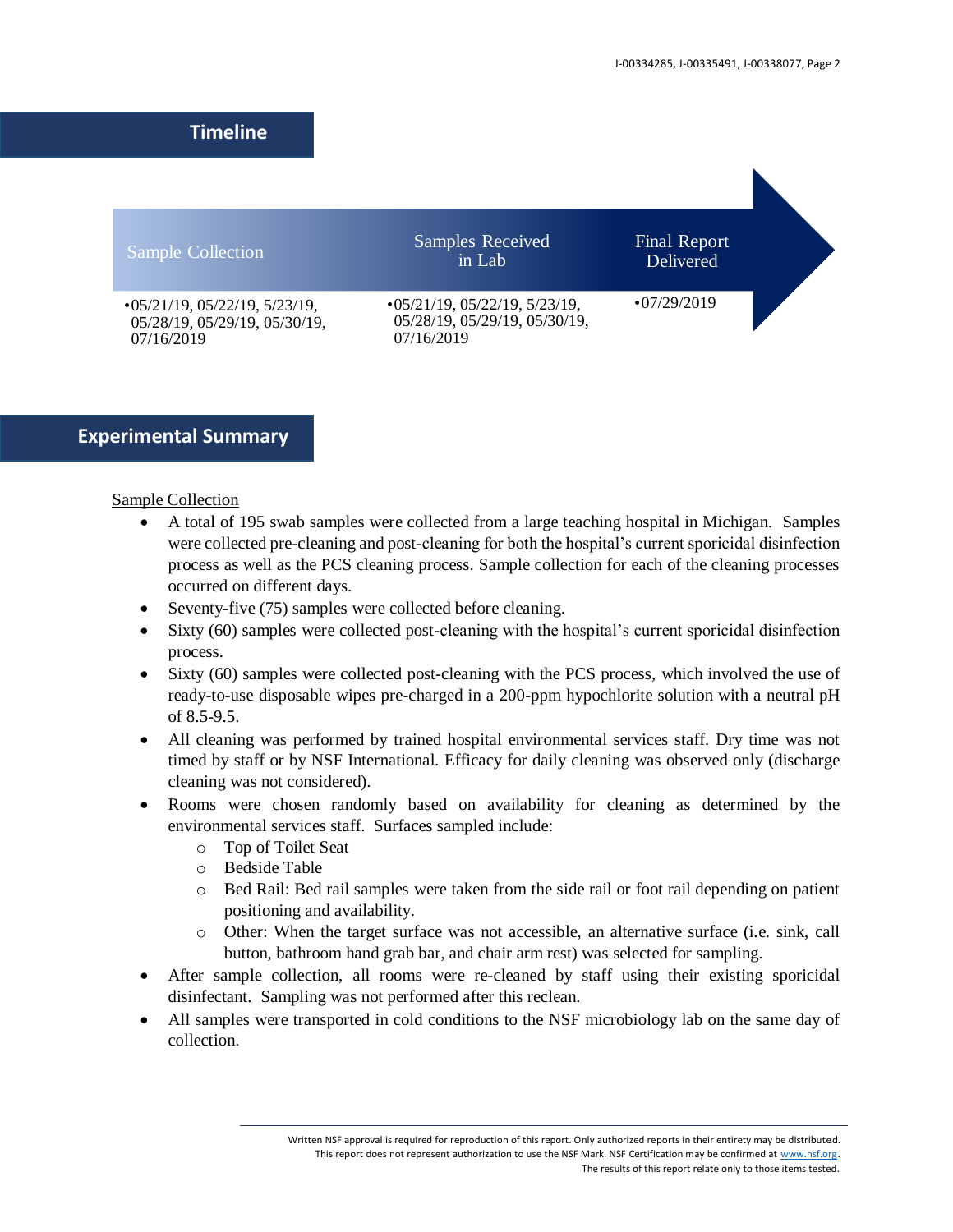#### Methodology

- Samples arrived cold to the microbiology test laboratory.
- All samples were analyzed for total aerobic colony counts (ACC) and for presence/absence of *Clostridium difficile.*
- Upon receipt, each swab was vortexed and plated (dilution factor  $= 10$  for all samples).
- Samples were plated by spread plate method. Triplicate plating of neat only was performed.
- Samples were incubated at  $37^{\circ}$ C for 48 hours. After 48 hours, colonies were counted, and CFU/sample reported.
- The upper limit of detection is  $>300$  CFU/sample or  $>30$  CFU/cm<sup>2</sup>. The lower limit of detection is  $<$ 10 CFU/sample or  $<$ 0.10 CFU/cm<sup>2</sup>.
- *C. difficile* samples were processed using CCMB-TAL media. Samples were incubated at 37°C for 48 hours. Samples were analyzed at 24 and 48 hours.

## Statistical Analysis

• CFU/sample were converted to CFU/cm<sup>2</sup> under the assumption that a surface area of approximately 100cm<sup>2</sup> was sampled.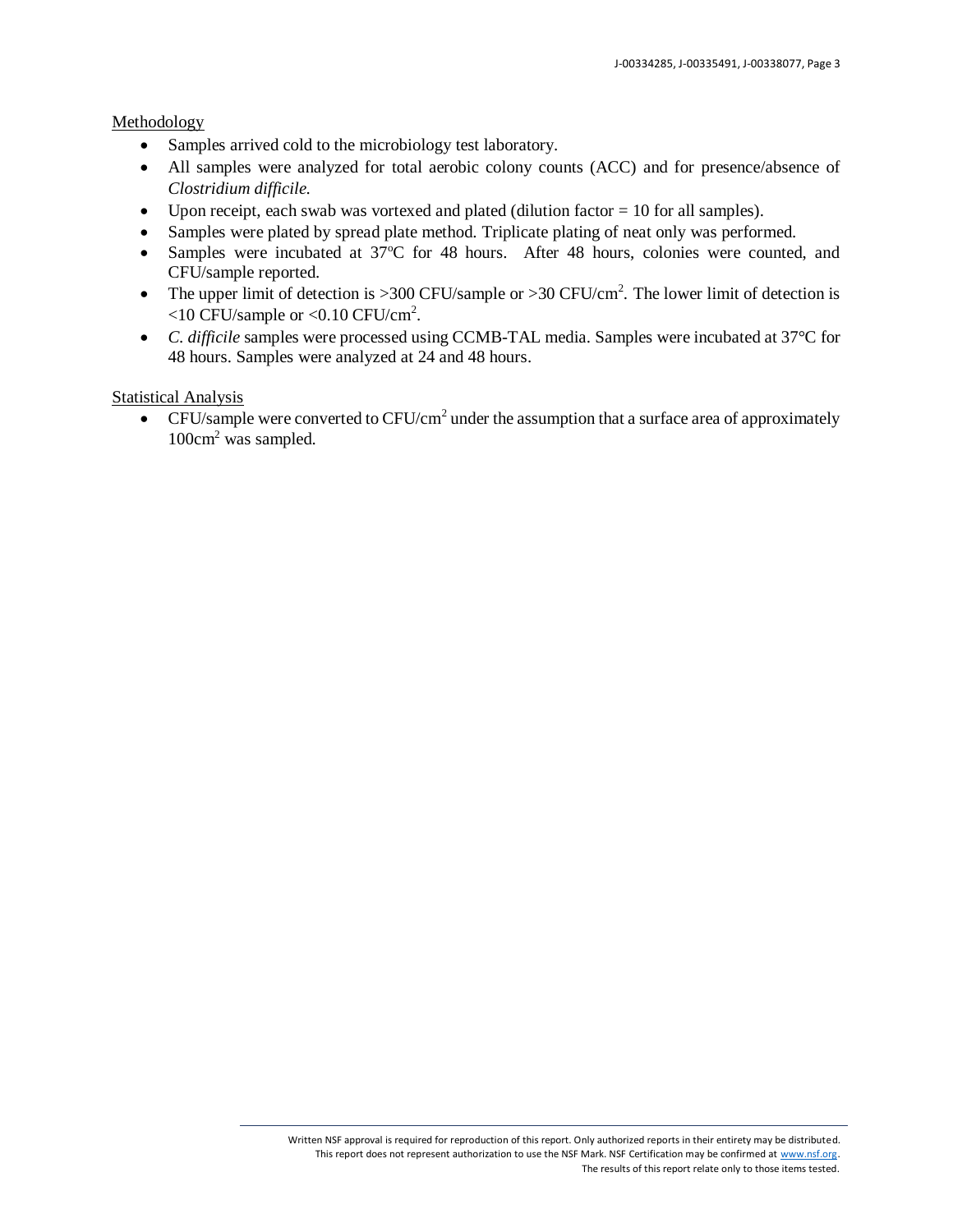# **Results**

| <b>Sporicidal Disinfection</b> |      |                               |                                |                                      |                                |                                      |  |  |
|--------------------------------|------|-------------------------------|--------------------------------|--------------------------------------|--------------------------------|--------------------------------------|--|--|
|                                |      |                               |                                | <b>Before</b>                        |                                | After                                |  |  |
| Date                           | Room | Item                          | Average<br>CFU/cm <sup>2</sup> | C. difficile<br>Present or<br>Absent | Average<br>CFU/cm <sup>2</sup> | C. difficile<br>Present or<br>Absent |  |  |
|                                | 5438 | <b>Bedside Table</b>          | N/A                            | N/A                                  | < 0.10                         | Absent                               |  |  |
|                                | 5438 | Call Button                   | N/A                            | N/A                                  | 0.30                           | Absent                               |  |  |
|                                | 5438 | Bathroom Hand Grab Bar        | N/A                            | N/A                                  | 0.37                           | Absent                               |  |  |
|                                | 5438 | Top Toilet Seat #1            | N/A                            | N/A                                  | 0.93                           | Absent                               |  |  |
|                                | 5438 | Top Toilet Seat #2            | N/A                            | N/A                                  | < 0.10                         | Absent                               |  |  |
|                                | 5437 | Bathroom Hand Grab Bar        | $\rm N/A$                      | N/A                                  | 0.20                           | Absent                               |  |  |
|                                | 5437 | <b>Bedside Table</b>          | N/A                            | N/A                                  | 1.83                           | Absent                               |  |  |
|                                | 5437 | Top Toilet Seat #1            | $\rm N/A$                      | N/A                                  | 3.27                           | Absent                               |  |  |
|                                | 5437 | Top Toilet Seat #2            | N/A                            | N/A                                  | $>30$                          | Absent                               |  |  |
|                                | 5437 | <b>Bed Rail Side</b>          | N/A                            | N/A                                  | $>30$                          | Absent                               |  |  |
|                                | 5432 | <b>Bedside Table</b>          | N/A                            | N/A                                  | 0.43                           | Absent                               |  |  |
|                                | 5432 | Bed Rail Side                 | N/A                            | N/A                                  | 7.30                           | Absent                               |  |  |
|                                | 5432 | Top Toilet Seat #1            | N/A                            | N/A                                  | 4.90                           | Absent                               |  |  |
|                                | 5432 | Top Toilet Seat #2            | N/A                            | N/A                                  | 0.23                           | Absent                               |  |  |
| 5/21/2019                      | 5432 | Bathroom Hand Grab Bar        | N/A                            | N/A                                  | < 0.10                         | Absent                               |  |  |
|                                | 5431 | <b>Bedside Table</b>          | N/A                            | N/A                                  | 1.43                           | Absent                               |  |  |
|                                | 5431 | Bed Rail Side                 | N/A                            | N/A                                  | $>30$                          | Absent                               |  |  |
|                                | 5431 | Top Toilet Seat #1            | N/A                            | N/A                                  | 0.10                           | Absent                               |  |  |
|                                | 5431 | Top Toilet Seat #2            | N/A                            | N/A                                  | < 0.10                         | Absent                               |  |  |
|                                | 5431 | <b>Bathroom Hand Grab Bar</b> | N/A                            | N/A                                  | < 0.10                         | Absent                               |  |  |
|                                | 5433 | <b>Bedside Table</b>          | N/A                            | N/A                                  | 0.37                           | Absent                               |  |  |
|                                | 5433 | Bed Rail Side                 | N/A                            | N/A                                  | 3.00                           | Absent                               |  |  |
|                                | 5433 | Top Toilet Seat #1            | N/A                            | N/A                                  | < 0.10                         | Absent                               |  |  |
|                                | 5433 | Top Toilet Seat #2            | $\rm N/A$                      | $\rm N/A$                            | < 0.10                         | Absent                               |  |  |
|                                | 5433 | Bathroom Hand Grab Bar        | N/A                            | N/A                                  | < 0.10                         | Absent                               |  |  |
|                                | 5435 | Chair Arm Rest                | $\rm N/A$                      | $\rm N/A$                            | 0.43                           | Absent                               |  |  |
|                                | 5435 | Top Toilet Seat #1            | N/A                            | N/A                                  | $>30$                          | Absent                               |  |  |
|                                | 5435 | Top Toilet Seat #2            | $\rm N/A$                      | $\rm N/A$                            | $>30$                          | Absent                               |  |  |
|                                | 5435 | <b>Bedside Table</b>          | N/A                            | N/A                                  | 0.97                           | Absent                               |  |  |
|                                | 5435 | <b>Bathroom Hand Grab Bar</b> | N/A                            | N/A                                  | $>30$                          | Absent                               |  |  |

**Table 1:** Results for samples collected on May 21, 2019 before and after application of the sporicidal disinfectant reported in average CFU/cm<sup>2</sup> and Presence/absence of *C. difficile.*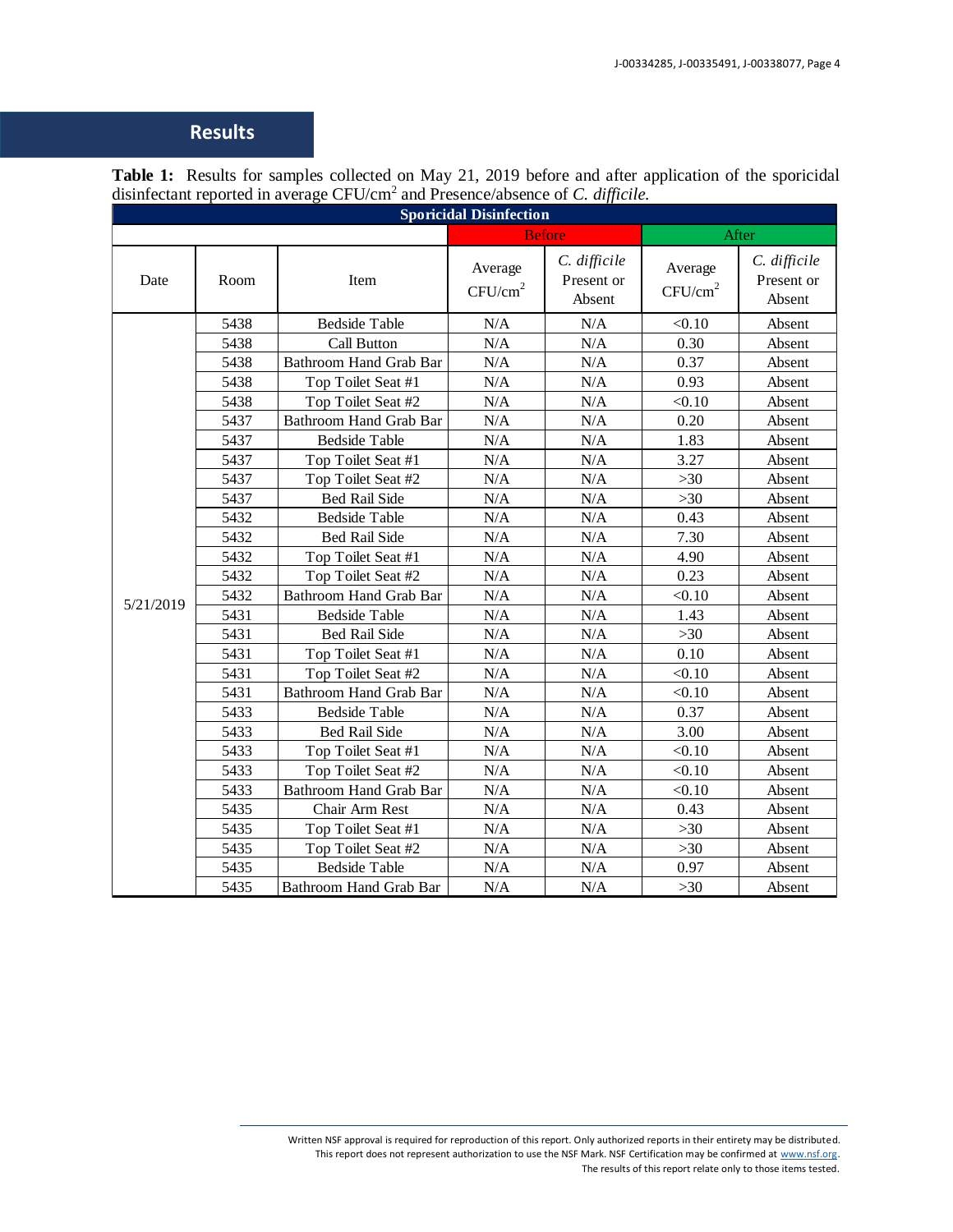| <b>Sporicidal Disinfection</b> |      |                      |                                |                                      |                                |                                      |  |  |  |
|--------------------------------|------|----------------------|--------------------------------|--------------------------------------|--------------------------------|--------------------------------------|--|--|--|
|                                |      |                      |                                | <b>Before</b>                        |                                | After                                |  |  |  |
| Date<br>Room                   |      | Item                 | Average<br>CFU/cm <sup>2</sup> | C. difficile<br>Present or<br>Absent | Average<br>CFU/cm <sup>2</sup> | C. difficile<br>Present or<br>Absent |  |  |  |
|                                | 5430 | Call Button          | 0.23                           | Absent                               | < 0.10                         | Absent                               |  |  |  |
|                                | 5430 | <b>Bedside Table</b> | 0.53                           | Absent                               | < 0.10                         | Absent                               |  |  |  |
|                                | 5430 | Top Toilet Seat      | 3.77                           | Absent                               | < 0.10                         | Absent                               |  |  |  |
|                                | 5431 | Top Toilet Seat      | 30                             | Absent                               | < 0.10                         | Absent                               |  |  |  |
|                                | 5431 | Call Button          | 8.13                           | Absent                               | 0.6                            | Absent                               |  |  |  |
|                                | 5431 | <b>Bed Rail Foot</b> | 1.47                           | Absent                               | < 0.10                         | Absent                               |  |  |  |
|                                | 5435 | <b>Bedside Table</b> | 8.87                           | Absent                               | < 0.10                         | Absent                               |  |  |  |
| 5/22/2019                      | 5435 | <b>Bed Rail Foot</b> | 30                             | Absent                               | < 0.10                         | Absent                               |  |  |  |
|                                | 5435 | Top Toilet Seat      | 30                             | Absent                               | 16.60                          | Absent                               |  |  |  |
|                                | 5137 | Top Toilet Seat      | 25.50                          | Absent                               | < 0.10                         | Absent                               |  |  |  |
|                                | 5137 | <b>Bedside Table</b> | 8.37                           | Absent                               | < 0.10                         | Absent                               |  |  |  |
|                                | 5137 | <b>Bed Rail Foot</b> | 4.30                           | Absent                               | < 0.10                         | Absent                               |  |  |  |
|                                | 5138 | Top Toilet Seat      | 30                             | Absent                               | < 0.10                         | Absent                               |  |  |  |
|                                | 5138 | <b>Bed Rail Foot</b> | 2.93                           | Absent                               | < 0.10                         | Absent                               |  |  |  |
|                                | 5138 | <b>Bedside Table</b> | 2.80                           | Absent                               | < 0.10                         | Absent                               |  |  |  |

**Table 2:** Results for samples collected on May 22, 2019 before and after application of the sporicidal disinfectant reported in average CFU/cm<sup>2</sup> and Presence/absence of *C. difficile.*

Table 3: Results for samples collected on May 23, 2019 before and after application of the sporicidal disinfectant reported in average CFU/cm<sup>2</sup> and Presence/absence of *C. difficile.*

| <b>Sporicidal Disinfection</b> |              |                      |                                |                                        |                                |                                      |  |  |
|--------------------------------|--------------|----------------------|--------------------------------|----------------------------------------|--------------------------------|--------------------------------------|--|--|
|                                |              |                      |                                | <b>Before</b>                          |                                | After                                |  |  |
| Date                           | Item<br>Room |                      | Average<br>CFU/cm <sup>2</sup> | $C.$ difficile<br>Present or<br>Absent | Average<br>CFU/cm <sup>2</sup> | C. difficile<br>Present or<br>Absent |  |  |
|                                | 5423         | Top Toilet Seat      | 30                             | Absent                                 | 0.27                           | Absent                               |  |  |
|                                | 5423         | <b>Bedside Table</b> | 30                             | Absent                                 | 7.97                           | Absent                               |  |  |
|                                | 5423         | <b>Bed Rail Foot</b> | 10.90                          | Absent                                 | 0.13                           | Absent                               |  |  |
|                                | 5424         | Top Toilet Seat      | 0.23                           | Absent                                 | < 0.10                         | Absent                               |  |  |
|                                | 5424         | <b>Bedside Table</b> | < 0.10                         | Absent                                 | < 0.10                         | Absent                               |  |  |
|                                | 5424         | <b>Bed Rail Foot</b> | 0.77                           | Absent                                 | < 0.10                         | Absent                               |  |  |
|                                | 5422         | Top Toilet Seat      | 30                             | Absent                                 | < 0.10                         | Absent                               |  |  |
| 5/23/2019                      | 5422         | <b>Bedside Table</b> | 0.33                           | Absent                                 | 14.70                          | Absent                               |  |  |
|                                | 5422         | <b>Bed Rail Foot</b> | 30                             | Absent                                 | < 0.10                         | Absent                               |  |  |
|                                | 5129         | Top Toilet Seat      | 0.10                           | Absent                                 | < 0.10                         | Absent                               |  |  |
|                                | 5129         | <b>Bedside Table</b> | 3.23                           | Absent                                 | < 0.10                         | Absent                               |  |  |
|                                | 5129         | <b>Bed Rail Foot</b> | 0.30                           | Absent                                 | < 0.10                         | Absent                               |  |  |
|                                | 5132         | Top Toilet Seat      | 30                             | Absent                                 | >30                            | Absent                               |  |  |
|                                | 5132         | <b>Bedside Table</b> | 30                             | Absent                                 | < 0.10                         | Absent                               |  |  |
|                                | 5132         | <b>Bed Rail Foot</b> | 16.50                          | Absent                                 | < 0.10                         | Absent                               |  |  |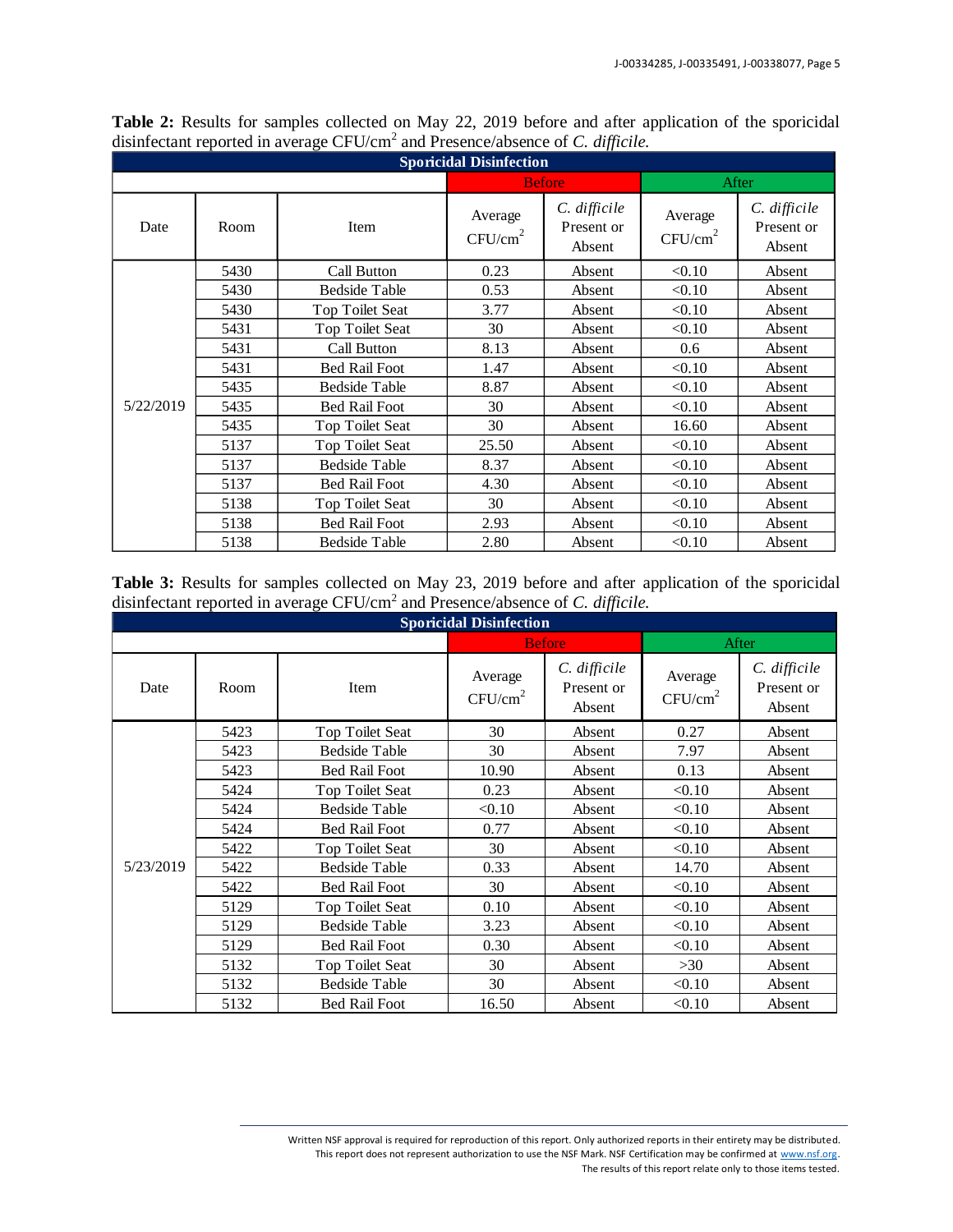| <b>PCS Cleaning Process</b> |      |                        |                                |                                        |                                |                                        |  |  |  |
|-----------------------------|------|------------------------|--------------------------------|----------------------------------------|--------------------------------|----------------------------------------|--|--|--|
|                             |      |                        |                                | <b>Before</b>                          |                                | After                                  |  |  |  |
| Date                        | Room | Item                   | Average<br>CFU/cm <sup>2</sup> | $C.$ difficile<br>Present or<br>Absent | Average<br>CFU/cm <sup>2</sup> | $C.$ difficile<br>Present or<br>Absent |  |  |  |
|                             | 5422 | Top Toilet Seat        | 1.83                           | Absent                                 | 0.13                           | Absent                                 |  |  |  |
|                             | 5422 | <b>Bed Rail Foot</b>   | 1.07                           | Absent                                 | < 0.10                         | Absent                                 |  |  |  |
|                             | 5422 | <b>Bedside Table</b>   | N/A                            | Absent                                 | 0.77                           | Absent                                 |  |  |  |
|                             | 5432 | <b>Bedside Table</b>   | 12.80                          | Absent                                 | < 0.10                         | Absent                                 |  |  |  |
|                             | 5432 | <b>Top Toilet Seat</b> |                                | Absent                                 | < 0.10                         | Absent                                 |  |  |  |
|                             | 5432 | <b>Bed Rail Foot</b>   | 2.87                           | Absent                                 | 0.80                           | Absent                                 |  |  |  |
|                             | 5431 | <b>Bed Rail Foot</b>   | 21.10                          | Absent                                 | 30.00                          | Absent                                 |  |  |  |
| 5/28/2019                   | 5431 | <b>Bedside Table</b>   | >300                           | Absent                                 | < 0.10                         | Absent                                 |  |  |  |
|                             | 5431 | Top Toilet Seat        | 14.10                          | Absent                                 | < 0.10                         | Absent                                 |  |  |  |
|                             | 5138 | <b>Bedside Table</b>   | 2.60                           | Absent                                 | 0.73                           | Absent                                 |  |  |  |
|                             | 5138 | <b>Bed Rail Foot</b>   | 3.70                           | Absent                                 | < 0.10                         | Absent                                 |  |  |  |
|                             | 5138 | Top Toilet Seat        | >300                           | Absent                                 | < 0.10                         | Absent                                 |  |  |  |
|                             | 5135 | <b>Bedside Table</b>   | 1.17                           | Absent                                 | < 0.10                         | Absent                                 |  |  |  |
|                             | 5135 | Top Toilet Seat        | 17.40                          | Absent                                 | < 0.10                         | Absent                                 |  |  |  |
|                             | 5135 | <b>Bed Rail Foot</b>   | 0.20                           | Absent                                 | < 0.10                         | Absent                                 |  |  |  |

**Table 4:** Results for samples collected on May 28, 2019 before and after the PCS cleaning process reported in average CFU/cm<sup>2</sup> and Presence/absence of *C. difficile.*

**Table 5:** Results for samples collected on May 29, 2019 before and after the PCS cleaning process reported in average CFU/cm<sup>2</sup> and Presence/absence of *C. difficile.*

| <b>PCS Cleaning Process</b> |      |                      |                                |                                        |                                |                                        |  |  |  |
|-----------------------------|------|----------------------|--------------------------------|----------------------------------------|--------------------------------|----------------------------------------|--|--|--|
|                             |      |                      |                                | <b>Before</b>                          |                                | After                                  |  |  |  |
| Date<br>Room                |      | Item                 | Average<br>CFU/cm <sup>2</sup> | $C.$ difficile<br>Present or<br>Absent | Average<br>CFU/cm <sup>2</sup> | $C.$ difficile<br>Present or<br>Absent |  |  |  |
|                             | 5127 | <b>Bedside Table</b> | 1.83                           | Absent                                 | 0.43                           | Absent                                 |  |  |  |
|                             | 5127 | <b>Bed Rail Foot</b> | 1.47                           | Absent                                 | 0.13                           | Absent                                 |  |  |  |
|                             | 5127 | Top Toilet Seat      | >300                           | Absent                                 | 0.23                           | Absent                                 |  |  |  |
|                             | 5129 | <b>Bedside Table</b> | 0.20                           | Absent                                 | < 0.10                         | Absent                                 |  |  |  |
|                             | 5129 | Call Button          | 1.43                           | Absent                                 | 0.10                           | Absent                                 |  |  |  |
|                             | 5129 | Top Toilet Seat      | 3.10                           | Absent                                 | < 0.10                         | Absent                                 |  |  |  |
|                             | 5124 | <b>Bedside Table</b> | 2.77                           | Absent                                 | < 0.10                         | Absent                                 |  |  |  |
| 5/29/2019                   | 5124 | Call Button          | 0.73                           | Absent                                 | 0.10                           | Absent                                 |  |  |  |
|                             | 5124 | Top Toilet Seat      | 20.20                          | Absent                                 | 1.07                           | Absent                                 |  |  |  |
|                             | 5123 | <b>Bedside Table</b> | >300                           | Absent                                 | 4.13                           | Absent                                 |  |  |  |
|                             | 5123 | <b>Bed Rail Foot</b> | >300                           | Absent                                 | < 0.10                         | Absent                                 |  |  |  |
|                             | 5123 | Top Toilet Seat      | >300                           | Absent                                 | 0.27                           | Absent                                 |  |  |  |
|                             | 5132 | <b>Bedside Table</b> | 1.90                           | Absent                                 | < 0.10                         | Absent                                 |  |  |  |
|                             | 5132 | <b>Bed Rail Foot</b> | 0.43                           | Absent                                 | < 0.10                         | Absent                                 |  |  |  |
|                             | 5132 | Top Toilet Seat      | 0.93                           | Absent                                 | < 0.10                         | Absent                                 |  |  |  |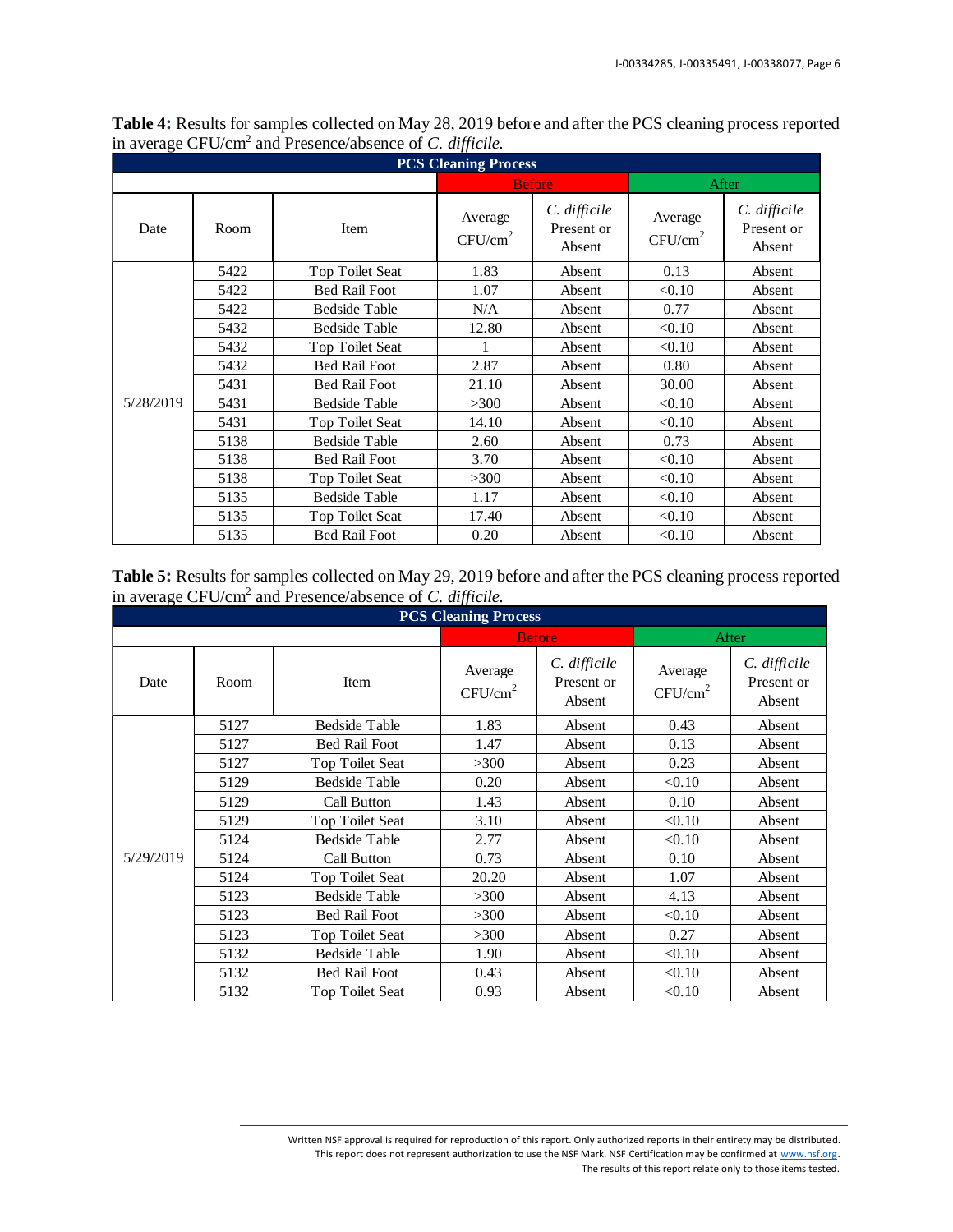| <b>PCS Cleaning Process</b> |      |                        |       |                                        |                                |                                      |  |  |  |
|-----------------------------|------|------------------------|-------|----------------------------------------|--------------------------------|--------------------------------------|--|--|--|
|                             |      |                        |       | <b>Before</b>                          | After                          |                                      |  |  |  |
| Date                        | Room | Item                   |       | $C.$ difficile<br>Present or<br>Absent | Average<br>CFU/cm <sup>2</sup> | C. difficile<br>Present or<br>Absent |  |  |  |
|                             | 5430 | <b>Bedside Table</b>   | 1.83  | Absent                                 | N/A                            | N/A                                  |  |  |  |
|                             | 5430 | Sink                   | N/A   | N/A                                    | 1.57                           | Absent                               |  |  |  |
|                             | 5430 | <b>Bed Rail Foot</b>   | 2.93  | Absent                                 | < 0.10                         | Absent                               |  |  |  |
|                             | 5430 | Top Toilet Seat        | >300  | Absent                                 | 1.30                           | Absent                               |  |  |  |
|                             | 5432 | <b>Bedside Table</b>   | 10.50 | Absent                                 | 2.53                           | Absent                               |  |  |  |
|                             | 5432 | <b>Bed Rail Foot</b>   | 0.17  | Absent                                 | < 0.10                         | Absent                               |  |  |  |
|                             | 5432 | Top Toilet Seat        | 0.57  | Absent                                 | < 0.10                         | Absent                               |  |  |  |
| 5/30/2019                   | 5437 | <b>Bedside Table</b>   | 6.67  | Absent                                 | < 0.10                         | Absent                               |  |  |  |
|                             | 5437 | <b>Bed Rail Foot</b>   | 0.99  | Absent                                 | < 0.10                         | Absent                               |  |  |  |
|                             | 5437 | Top Toilet Seat        | 12.10 | Absent                                 | 0.10                           | Absent                               |  |  |  |
|                             | 5138 | <b>Bedside Table</b>   | 1.20  | Absent                                 | < 0.10                         | Absent                               |  |  |  |
|                             | 5138 | <b>Bed Rail Foot</b>   | 8.87  | Absent                                 | 0.13                           | Absent                               |  |  |  |
|                             | 5138 | Top Toilet Seat        | >300  | Absent                                 | 0.63                           | Absent                               |  |  |  |
|                             | 5137 | <b>Bedside Table</b>   | 12.90 | Absent                                 | < 0.10                         | Absent                               |  |  |  |
|                             | 5137 | <b>Bed Rail Foot</b>   | 2.77  | Absent                                 | 0.10                           | Absent                               |  |  |  |
|                             | 5137 | <b>Top Toilet Seat</b> | 2.33  | Absent                                 | < 0.10                         | Absent                               |  |  |  |

**Table 6:** Results for samples collected on May 30, 2019 before and after the PCS cleaning process reported in average CFU/cm<sup>2</sup> and Presence/absence of *C. difficile.*

**Table 7:** Results for samples collected on July 16, 2019 after application of the PCS cleaning process. Data reported in average CFU/cm<sup>2</sup> and Presence/absence of *C. difficile.*

| <b>PCS Cleaning Process</b> |      |                      |                                |                                        |                                |                                        |  |  |  |
|-----------------------------|------|----------------------|--------------------------------|----------------------------------------|--------------------------------|----------------------------------------|--|--|--|
|                             |      |                      |                                | <b>Before</b>                          | After                          |                                        |  |  |  |
| Date                        | Room | Item                 | Average<br>CFU/cm <sup>2</sup> | $C.$ difficile<br>Present or<br>Absent | Average<br>CFU/cm <sup>2</sup> | $C.$ difficile<br>Present or<br>Absent |  |  |  |
|                             | 5423 | <b>Bedside Table</b> | N/A                            | N/A                                    | 4.47                           | Absent                                 |  |  |  |
|                             | 5423 | Top Toilet Seat      | N/A                            | N/A                                    | 0.40                           | Absent                                 |  |  |  |
|                             | 5423 | <b>Bed Rail Foot</b> | N/A                            | N/A                                    | >23.5                          | Absent                                 |  |  |  |
|                             | 5424 | <b>Bedside Table</b> | N/A                            | N/A                                    | 0.43                           | Absent                                 |  |  |  |
|                             | 5424 | Top Toilet Seat      | N/A                            | N/A                                    | < 0.10                         | Absent                                 |  |  |  |
|                             | 5424 | <b>Bed Rail Foot</b> | N/A                            | N/A                                    | < 0.10                         | Absent                                 |  |  |  |
|                             | 5425 | <b>Bedside Table</b> | N/A                            | N/A                                    | 2.17                           | Absent                                 |  |  |  |
| 7/16/2019                   | 5425 | Top Toilet Seat      | N/A                            | N/A                                    | < 0.10                         | Absent                                 |  |  |  |
|                             | 5425 | <b>Bed Rail Foot</b> | N/A                            | N/A                                    | 2.33                           | Absent                                 |  |  |  |
|                             | 5427 | <b>Bedside Table</b> | N/A                            | N/A                                    | 6.97                           | Absent                                 |  |  |  |
|                             | 5427 | Top Toilet Seat      | N/A                            | N/A                                    | 1.03                           | Absent                                 |  |  |  |
|                             | 5427 | <b>Bed Rail Foot</b> | N/A                            | N/A                                    | 4.80                           | Absent                                 |  |  |  |
|                             | 5430 | <b>Bedside Table</b> | N/A                            | N/A                                    | < 0.10                         | Absent                                 |  |  |  |
|                             | 5430 | Top Toilet Seat      | N/A                            | N/A                                    | < 0.10                         | Absent                                 |  |  |  |
|                             | 5430 | <b>Bed Rail Foot</b> | N/A                            | N/A                                    | 1.23                           | Absent                                 |  |  |  |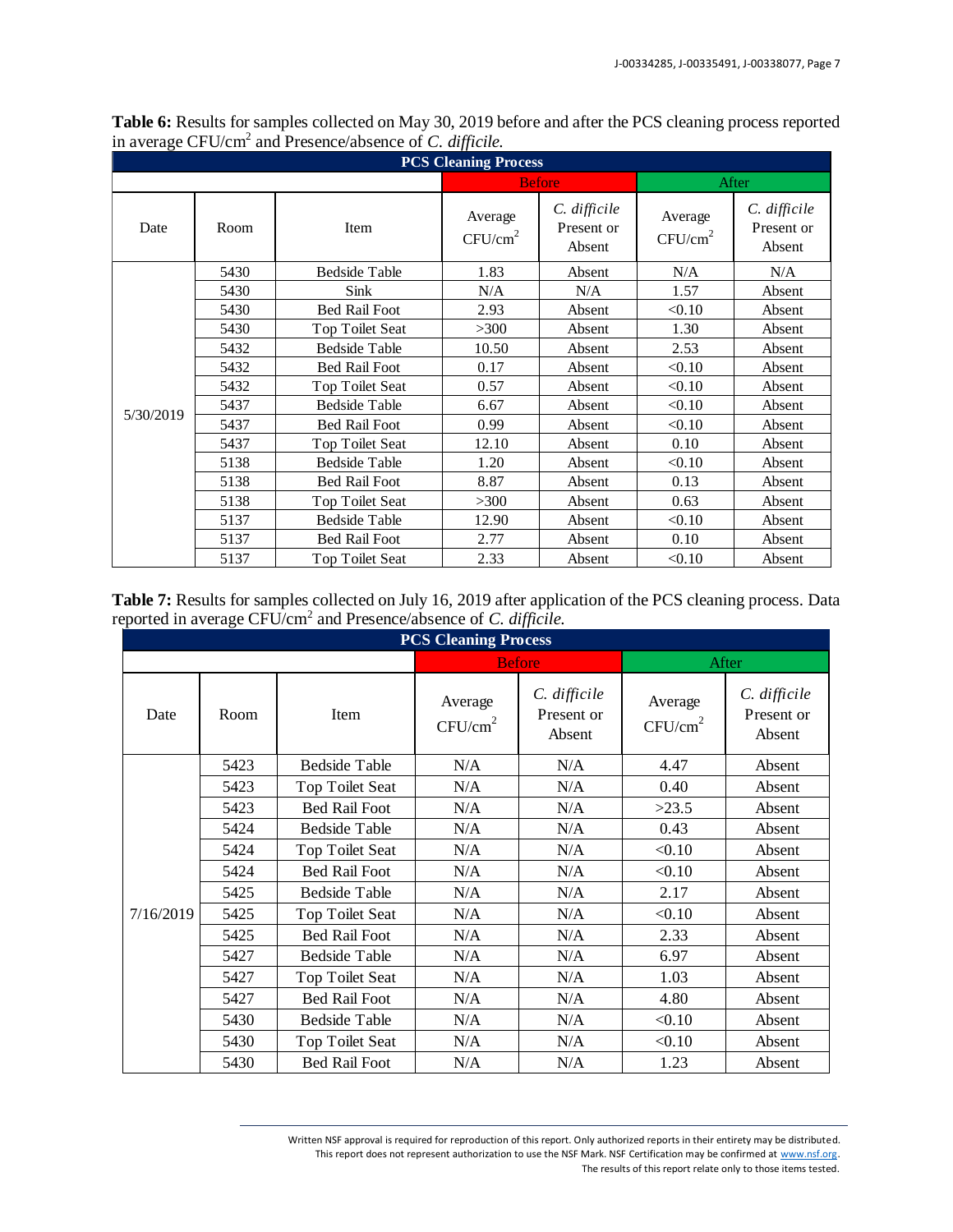|                    | <b>Total Before</b> | Sporicide | <b>PCS</b> |
|--------------------|---------------------|-----------|------------|
| Number of values   | 75                  | 60        | 60         |
| Minimum            | < 0.10              | < 0.10    | < 0.10     |
| Maximum            | >30.0               | >30.0     | >30.0      |
| Range              | >30.0               | >30.0     | >30.0      |
| Mean               | 10.9                | 4.61      | 1.53       |
| Std. Deviation     | 12.10               | 9.82      | 4.95       |
| Std. Error of Mean | 1.39                | 1.27      | 0.64       |

**Table 8:** Descriptive Statistics of Total CFU/cm<sup>2</sup> for the total of 195 samples collected throughout the study.

**Table 9**: Descriptive statistics of total CFU/cm<sup>2</sup> after cleaning by item sampled (n=120).

|                    | Sporicide        |                |                       |                  |           |                  |                       | <b>PCS</b>            |                  |                |
|--------------------|------------------|----------------|-----------------------|------------------|-----------|------------------|-----------------------|-----------------------|------------------|----------------|
|                    | Bedside<br>Table | Call<br>Button | Top<br>Toilet<br>Seat | Bed Rail<br>Foot | Other     | Bedside<br>Table | Call<br><b>Button</b> | Top<br>Toilet<br>Seat | Bed Rail<br>Foot | Other          |
| Number of values   | 15               | 3              | 22                    | 13               | 7         | 19               | 2                     | 20                    | 18               |                |
| Minimum            | ${<}1.00$        | ${<}1.00$      | < 1.00                | ${<}1.00$        | ${<}1.00$ | ${<}1.00$        | 0.10                  | ${<}1.00$             | ${<}1.00$        | 1.57           |
| Maximum            | 14.70            | 0.60           | >30.0                 | >30.0            | >30.0     | 6.97             | 0.10                  | 1.3                   | >30.0            | 1.57           |
| Mean               | 1.85             | 0.30           | 6.65                  | 5.42             | 4.43      | 1.15             | 0.10                  | 0.26                  | 3.51             | 1.57           |
| Std. Deviation     | 4.10             | 0.30           | 11.83                 | 11.11            | 11.28     | 2.01             | $\Omega$              | 0.42                  | 8.61             | $\overline{0}$ |
| Std. Error of Mean | 1.06             | 0.17           | 2.52                  | 3.08             | 4.26      | 0.46             | $\Omega$              | 0.09                  | 2.03             | $\overline{0}$ |

**Table 10:** Unpaired t test of total CFU/cm<sup>2</sup>. For the statistical analysis, values reported as  $\langle 0.10 \text{ and } \rangle 300$ CFU/cm<sup>2</sup> were converted to 0 and 300, respectively, for statistical calculation.

|                                        |                    | <b>Total Before</b> | <b>Total Before</b> |
|----------------------------------------|--------------------|---------------------|---------------------|
|                                        | PCS vs. Sporicide  | Cleaning vs After   | Cleaning vs. After  |
|                                        |                    | Sporicide use       | PCS use             |
| P value                                | 0.0324             | 0.0013              | < 0.0001            |
| P value summary                        | $\ast$             | $***$               | ****                |
| Significantly different $(P < 0.05)$ ? | <b>Yes</b>         | <b>Yes</b>          | Yes                 |
| One- or two-tailed P value?            | Two-tailed         | Two-tailed          | Two-tailed          |
| t, df                                  | $t=2.165$ , df=118 | $t=3.278$ , df=133  | $t=5.660$ , df=133  |
| F test to compare variances            |                    |                     |                     |
| F, DFn, Dfd                            | 3.931, 59, 59      | 1.506, 74, 59       | 5.919, 74, 59       |
| P value                                | < 0.0001           | 0.1043              | < 0.0001            |
| P value summary                        | ****               | ns                  | ****                |
| Significantly different $(P < 0.05)$ ? | Yes                | N <sub>0</sub>      | Yes                 |

Written NSF approval is required for reproduction of this report. Only authorized reports in their entirety may be distributed. This report does not represent authorization to use the NSF Mark. NSF Certification may be confirmed a[t www.nsf.org.](http://www.nsf.org/) The results of this report relate only to those items tested.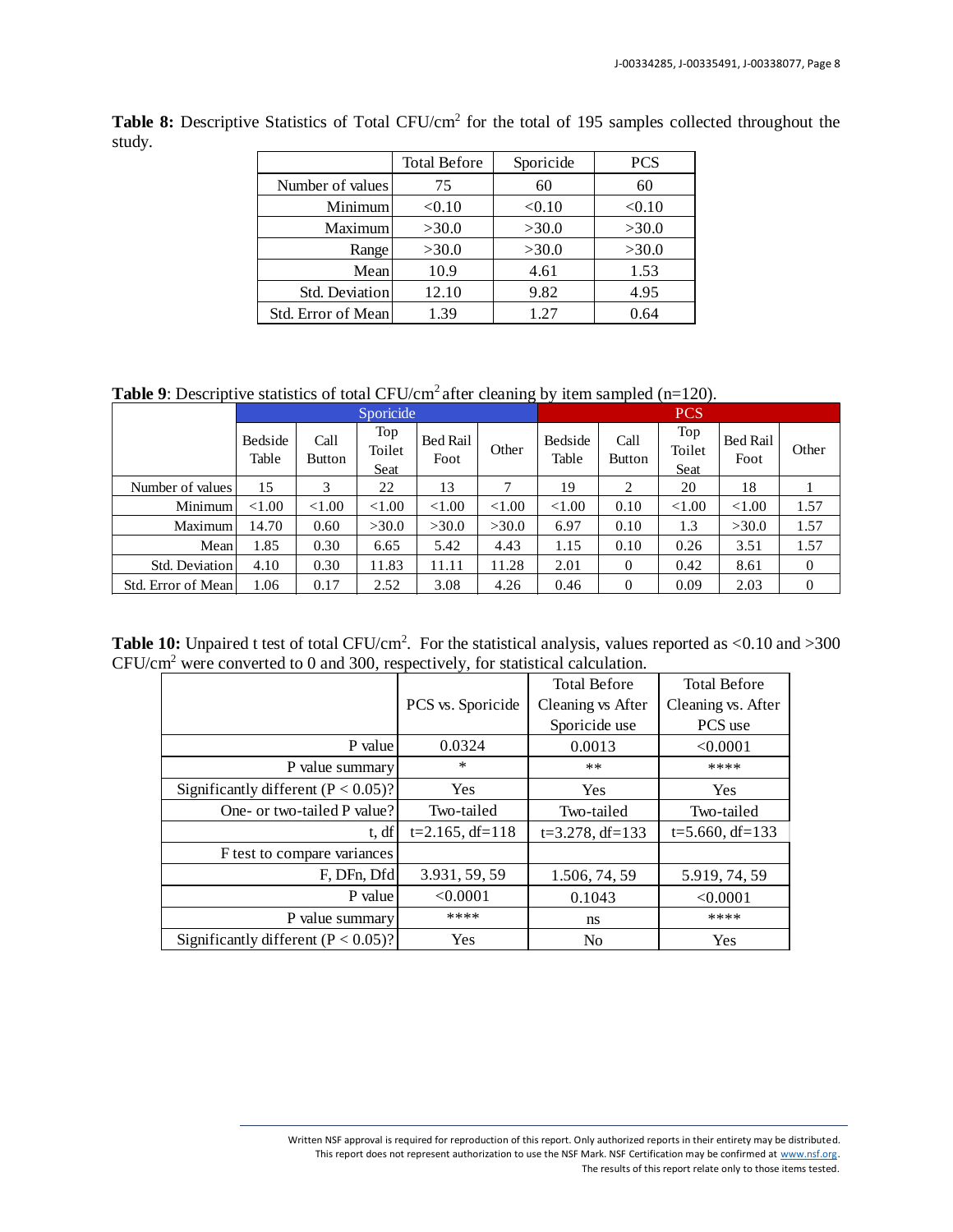

Figure 1: Total average CFU/cm<sup>2</sup> recovered after each cleaning process. Graph shows the average value with standard deviation bars.



Figure 2: Histogram of total CFU/cm<sub>2</sub> after cleaning for each cleaning process.

Written NSF approval is required for reproduction of this report. Only authorized reports in their entirety may be distributed. This report does not represent authorization to use the NSF Mark. NSF Certification may be confirmed a[t www.nsf.org.](http://www.nsf.org/) The results of this report relate only to those items tested.